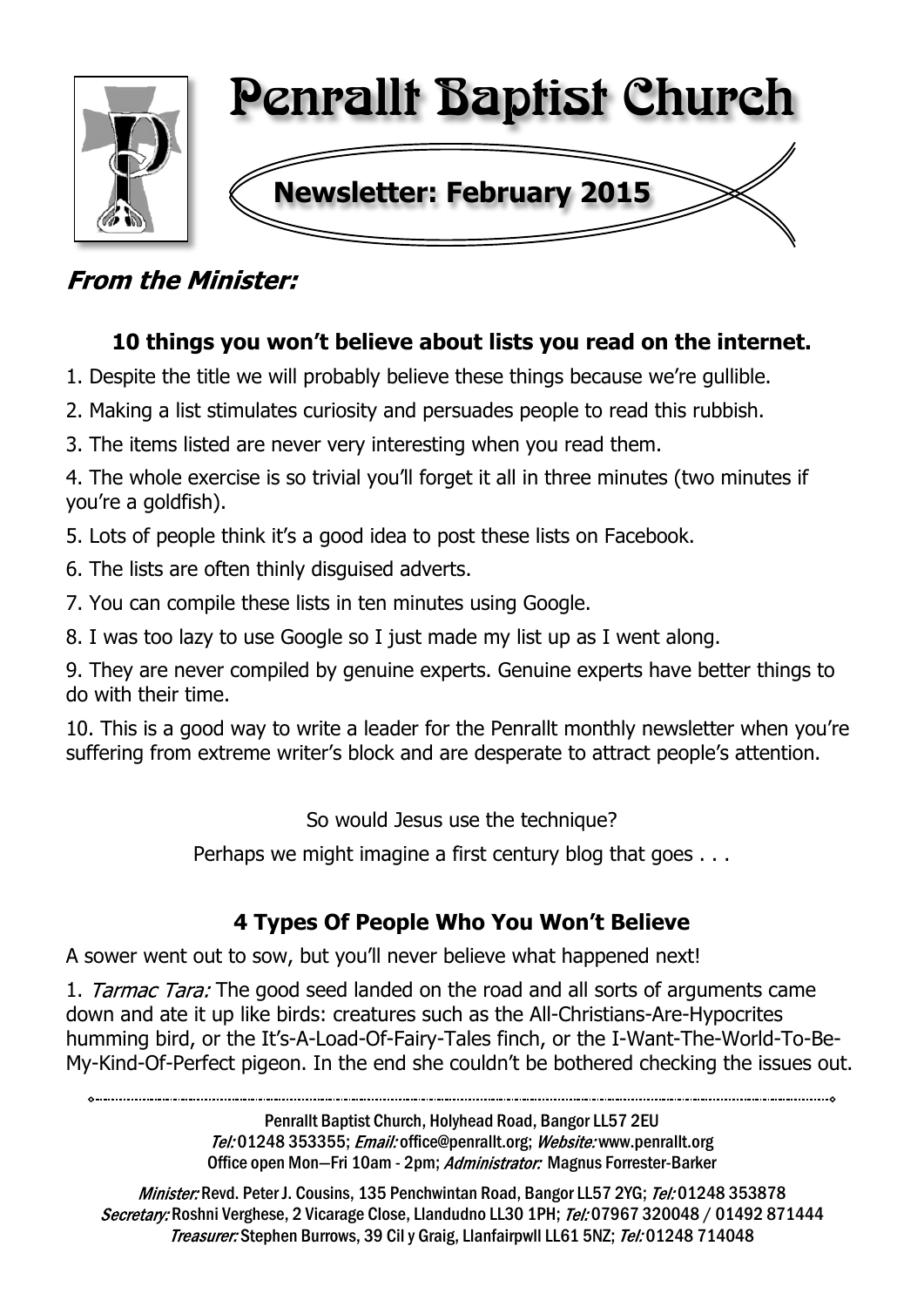2. Rock Garden Roland: The good seed fell in the rock garden and flourished until the hot summer came along and under stress he just couldn't handle the hassle, especially when his family started making snide comments. (You might have to use your imagination for the hot summer bit.)

3. Thorny Thora: She was doing very nicely and happy in her faith until she got too busy to pay it much attention. Her thorns all had names of course too: I'm-Too-Busy-At-Work warbler, We've-Had-Loads-Of-People-To-Stay starling, and . . . Oh! Go on, make a few up yourself.

4. Faithful Fred: He's still going strong and enjoys believing. A really cool dude who loves Jesus and makes a big difference to a sometimes sad world.

Believing is a complicated thing. We're swayed by a myriad emotional responses, mental inertia, woeful ignorance and old fashioned, bigoted prejudices. You won't believe? Maybe we won't. Most folk take time to come to a strong assurance of faith, and even then it's very easy to slip backwards rather than going forward. Mercifully the internet hadn't been invented in the first century so in one of our morning services this month we'll take a better look (it can't be worse than what I've written above) at this story which Jesus told.

God bless,

Peter

#### **Notice of Works**

Our Victorian drains have become completely unserviceable and so they will be replaced. The work is due to start on Monday 27th January and last a fortnight, so expect some disruption to the Canolfan, and please be health and safety conscious around the premises.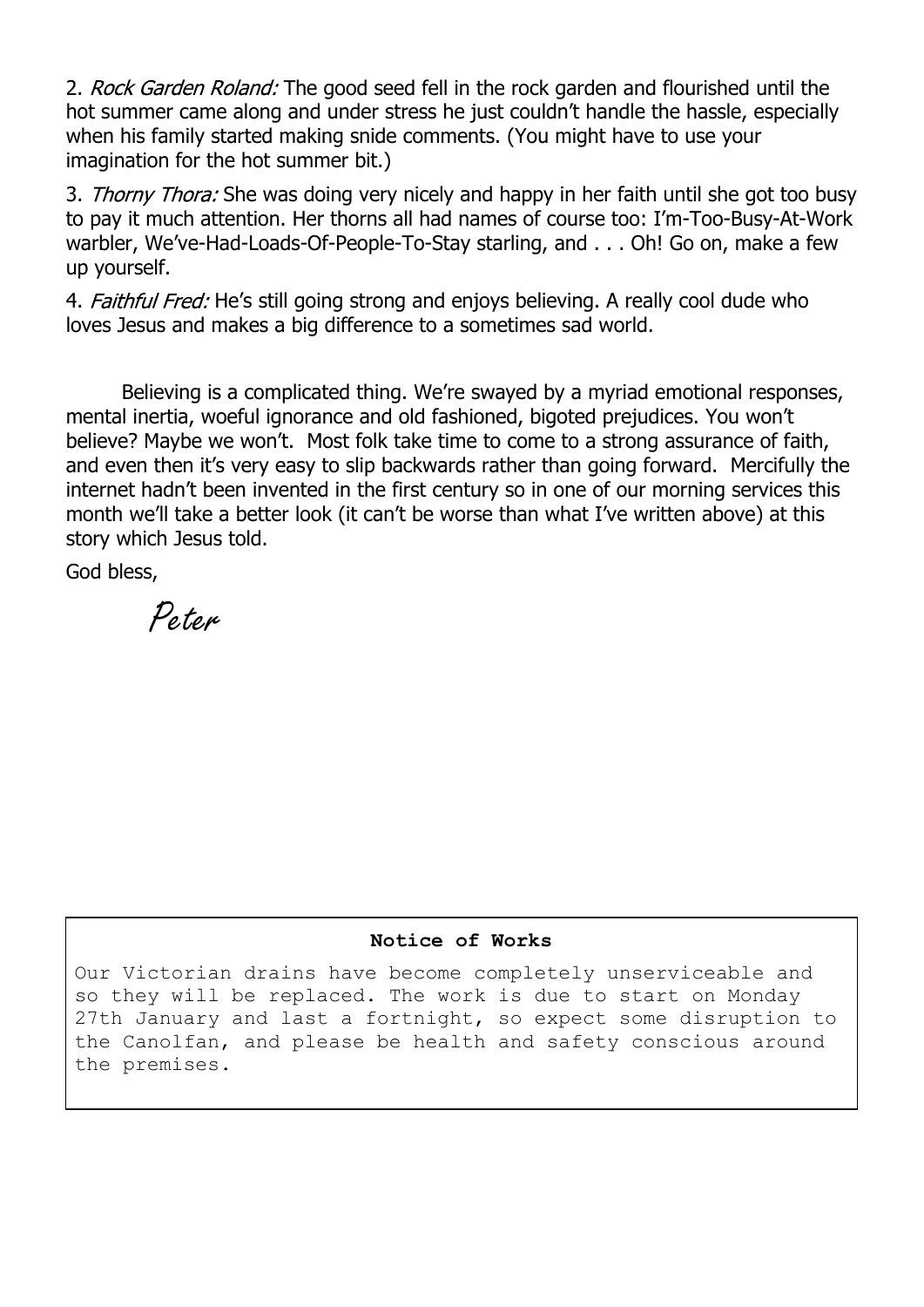## **Services This Month:**

#### **1 February**

| 10:30am | There's no need for a blind leap of faith.   | Mark 3:13-34 |  |
|---------|----------------------------------------------|--------------|--|
|         | Step into the freedom Jesus is offering you. |              |  |
|         | 6:00pm Communion Service.                    | Joshua 1:1-9 |  |

 **What does God think is the most important moment of your day?**

#### **8 February**

10:30am **Soil Science. How receptive am I? Would Jesus agree?**

6:00pm **How do you celebrate a violent victory and follow the path of peace?**

Joshua 6:1-27

#### **15 February**

10:30am **How God's Kingdom grows in a stony, foreign world. Mission and Miracle go hand in hand.**

6:00pm **How to shoot yourself in the foot (spiritually speaking)**

### **22 February**

10:30am Communion Service. Speaker: Geoff Birch.

6:00pm Speaker: Delvin Varghese.

### **Our Speakers in February**

**Peter Cousins** is our minister and is the speaker except where otherwise noted (he is likely to be going on sick leave soon; if this happens during February the services will be covered by other people and details of the sermons will change). **Geoff Birch** is a retired Baptist minister and member of Penrallt. **Delvin Varghese** is our student coordinator and is currently studying for a Master's degree in computer science.

### **Faith Café**

After church on Sunday evenings we host Faith Café for teenagers, students and other young adults. Starting around 7:15pm, it is an evening of chat, interviews, music and discussions. There is a short programme at around 7:40. There is no set time to finish so stay and chat if you wish.

## **Serving the people of God elsewhere:**

The following members of Penrallt will be preaching or leading services at other churches this month. Please remember them in your prayers.

- Sunday 8 Rob Brook leading at Llangristiolus parish church.
- Sunday 15 James Goodman leading services (Welsh and English) at Cildwrn; Elaine Green leading at Holyhead English Presbyterian; Jon Stammers preaching at Menai Bridge Presbyterian.
- Sunday 22 Rob Brook leading at Llangaffo parish church.

If you will be ministering to other congregations and would like to be included in this list in future months, please send details to Magnus in the church office.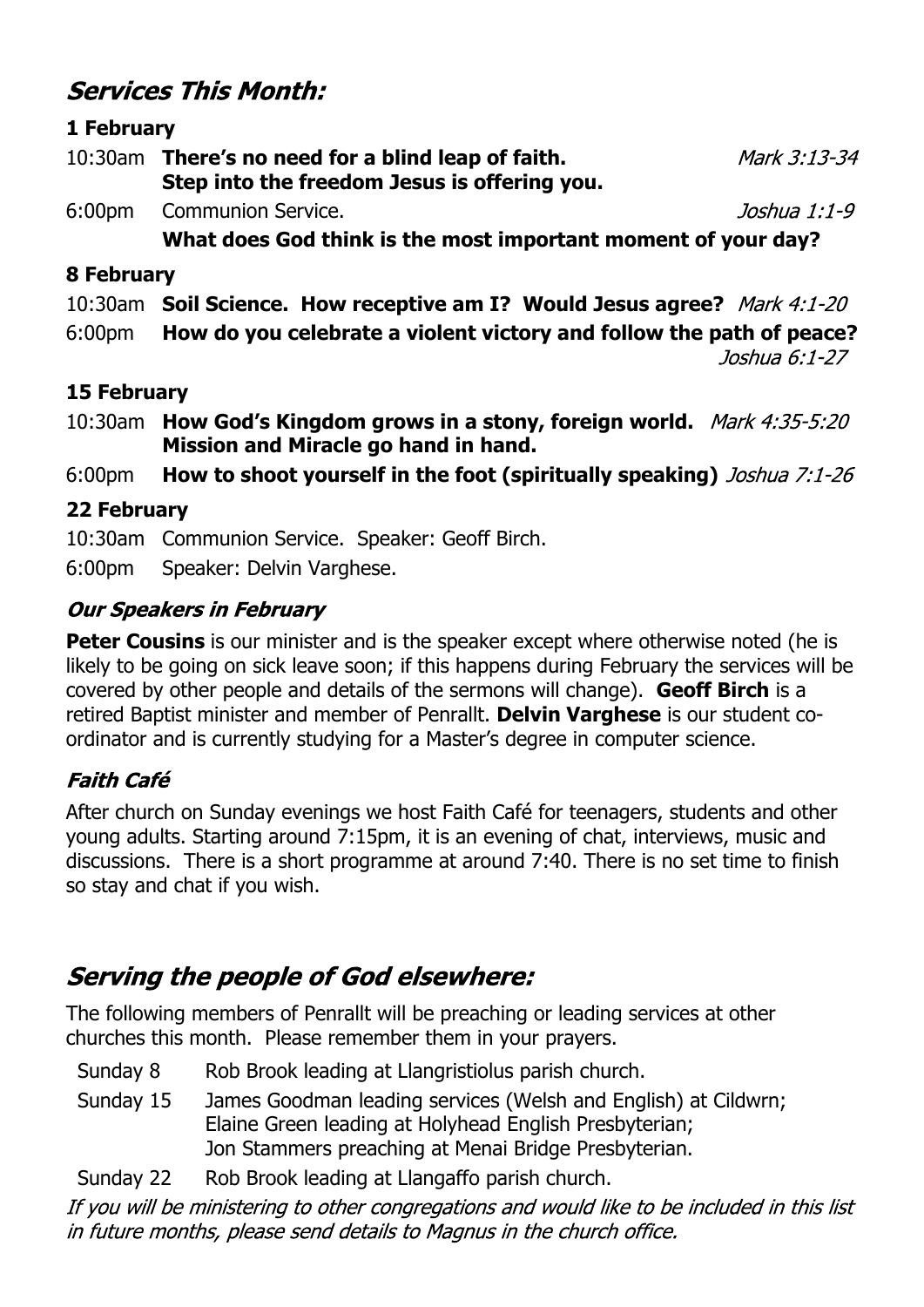## **Dates For Your Diary:**

| <b>Monday 2</b>    | 7:30 <sub>pm</sub> | Deacons' meeting.                                   |
|--------------------|--------------------|-----------------------------------------------------|
| <b>Tuesdays</b>    | 7 <sub>pm</sub>    | Pastoral Care Course (every Tuesday in February).   |
| <b>Wednesday 4</b> | 10:30am            | Men's prayer meeting followed by coffee in Options. |
| <b>Thursday 5</b>  | 7:30 <sub>pm</sub> | Cytûn AGM in Berea Newydd.                          |
| <b>Saturday 14</b> | $9:30$ am          | Bible Unzipped at Rhos on Sea URC.                  |
| Monday 16          | 10:30am            | Church Walk.                                        |

Further details of most of these events can be found in the Noticeboard section later in this newsletter.

## **News of People:**

Congratulations to **Geoff Moore** who retires at the end of February.

**Mandy Shanks** is still unwell and preparing for radiotherapy this month. **Lesley Jackson** is still suffering from shingles. **Lyn Isak** is home from hospital and recovering.

**Mavis Richardson** (Jill Graham's mother) is now living in Cae Garnedd.

### **Children's Birthdays in February:**

1st: Morgan Goodman 7th: Afan Hedd Whitton

11th: Amelie Goodwin, Max Osborne 25th: Inge Snyman

## **Weekday Events:**

Please check with the contact people when there are meetings this month. HG = Home Group

| <b>Day</b> | Time               | <b>Details</b>                                  | <b>Contacts</b>                     |
|------------|--------------------|-------------------------------------------------|-------------------------------------|
| Tue        | 8:00pm             | HG, Nilgiri                                     | Joan Beer (353874)                  |
| Tue        | 7:30 <sub>pm</sub> | HG Tyddyn Isaf<br>(Menai Bridge)                | Magnus Forrester-Barker<br>(717570) |
| <b>Wed</b> | 2:00 <sub>pm</sub> | HG, Carers                                      | Carol Morris (208407)               |
| Wed        | 7:30 <sub>pm</sub> | HG, Bethesda                                    | Jon & Deb Stammers (602868)         |
| <b>Wed</b> | 7:30 <sub>pm</sub> | HG, Cymraeg                                     | Owen & Nia Evans (352634)           |
| <b>Wed</b> | 7:30 <sub>pm</sub> | HG, Maes y Dref (pm)                            | Anne Collis (353173)                |
| <b>Wed</b> | 7:30 <sub>pm</sub> | HG, Nomads                                      | Susan Cousins (353878)              |
| <b>Wed</b> | 7:00 <sub>pm</sub> | HG, Students                                    | Delvin Varghese (07528 958150)      |
| Thu        | $10:30$ am         | HG, Llanfairpwll (am)                           | Sue & Lawrence Moss (713793)        |
| <b>Thu</b> | 7:30 <sub>pm</sub> | HG, Llanfairpwll (pm)                           | Sue & Lawrence Moss (713793)        |
| Fri        | 10:30am-12pm       | <b>Cheeky Monkeys</b><br>(parent/toddler group) | Joan Rymer (713003)                 |
| Fri        |                    | 10:30am-12:30pm   HG, Maes y Dref (am)          | Anne Collis (353173)                |
| <b>Sat</b> | 8:30am             | <b>Prayer Meeting</b>                           |                                     |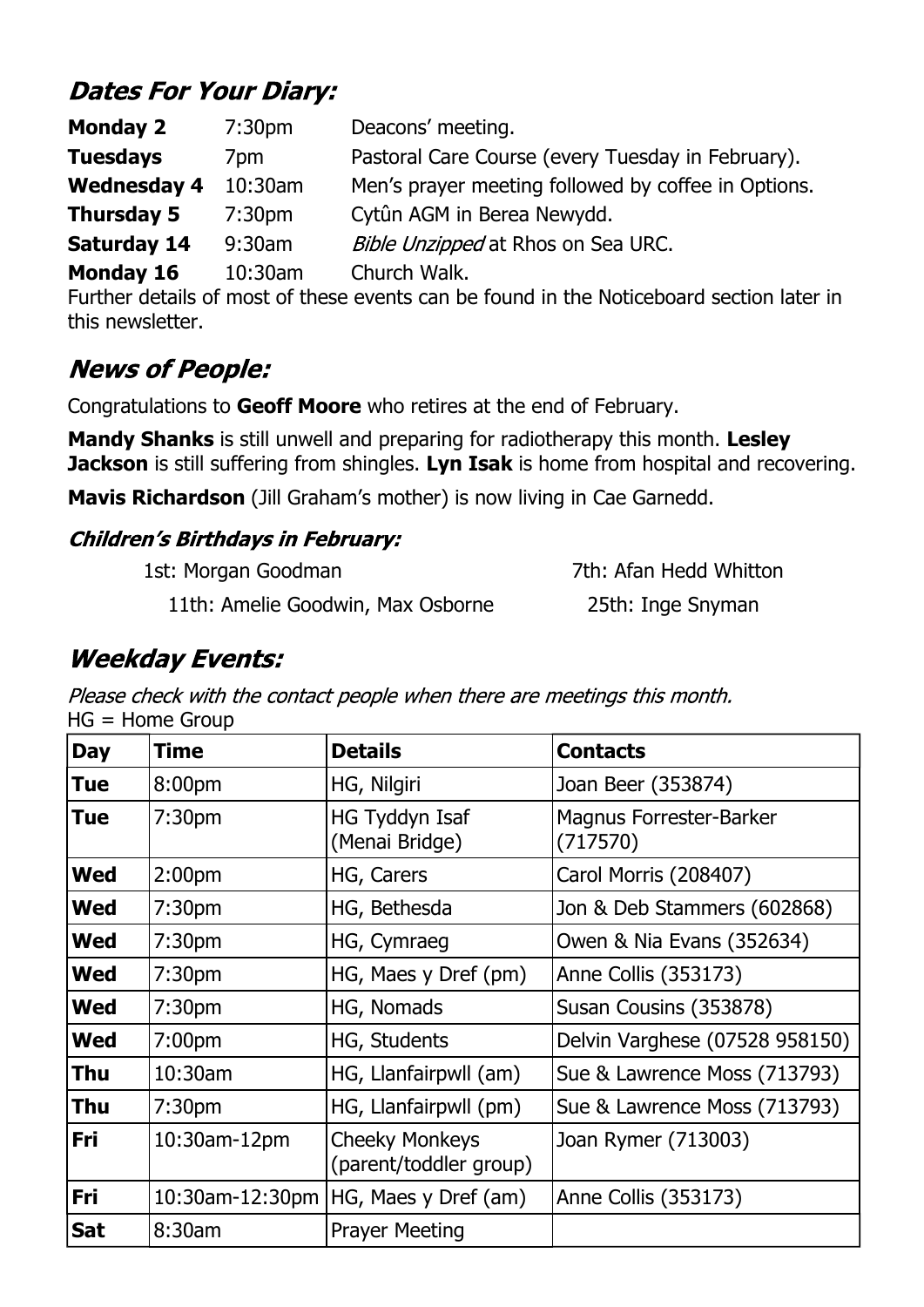## Noticeboard:

#### **◊ Baptism**

Are you considering being baptized? If so, please talk to Peter as we are beginning plans for the next Baptismal Service.

#### *◊* **Bible Unzipped**

### Saturday 14th February 9:30am-1pm

Bible Unzipped aims to unpack Scripture with those interested in learning more than can be offered in a Sunday sermon. It also equips those leading in the church with some tools for studying and teaching from the Bible. We meet monthly on the second Saturday morning at Rhos-on-Sea URC from 9:30am to 1pm. Each morning includes three sessions which develop a theme through the term. The course is free and we can probably arrange a lift for you (ask Peter). This month: Revelation, Part 2 (taught by Julia), Struggling with Difficult Bible Passages (text/speaker TBA), The Synoptic Gospels, part  $1$  (by Phillip Nye).

### **◊ Car Parking**

The car park next door to the church is pay and display with no special rates for the disabled. Morrisons car park only allows you to park for two hours. We recommend that you use the Fron Heulog (School of Healthcare Science) car park on Sunday mornings. Morrisons say that they switch the cameras off to make the car park available to us on Sunday and weekday evenings after 6pm. (Morrisons is happy for you to park there on Sunday mornings and do your shopping after the service provided you register your car registration number at their information desk beforehand.)

### **◊ Church Lunch**

Please note that, because of the special church lunch on 25th January as part of our 10th Anniversary Celebrations, there will be no church lunch in February. It will resume as normal in March.

### *◊* **Church Walk**

Meet at Caban car park, Brynrefail at 10:30 and bring a packed lunch. The walk is approximately 6 miles and we will be mainly on tarmac and firm pathways. We will make our way through Cwm Y Glo to Bryn Bras Castle and up onto the old Caernarfon Road via a fairly steep climb. The views from the top are well worth the effort of the climb. We drop down into Llanberis and visit Dolbadarn Castle and then make our way back through the paths of Padarn Park. Hopefully call in at a tea shop towards the end of the walk or Caban at the end. Any queries, ring Geoff and Marilyn: 01286 870944.

### *◊* **Cytûn AGM**

This will be held at Capel Berea Newydd. All are welcome. Please come to hear reports, appoint officers and welcome 2015 Chair Rev Chrissie Howe. The guest speaker is John Robinson, who says: "I serve as the Strategy Leader for a missions organisation by the name of The Celtic Languages Teams with our headquarters in Wales (Penrhosgarnedd). As a missions organisation, we believe that each person has the right to hear the Gospel, grow in his faith and develop Christian community and fellowship through the medium of his heart language, namely the Celtic languages especially."

#### Monday 16 February

Thursday 5 February 7:30pm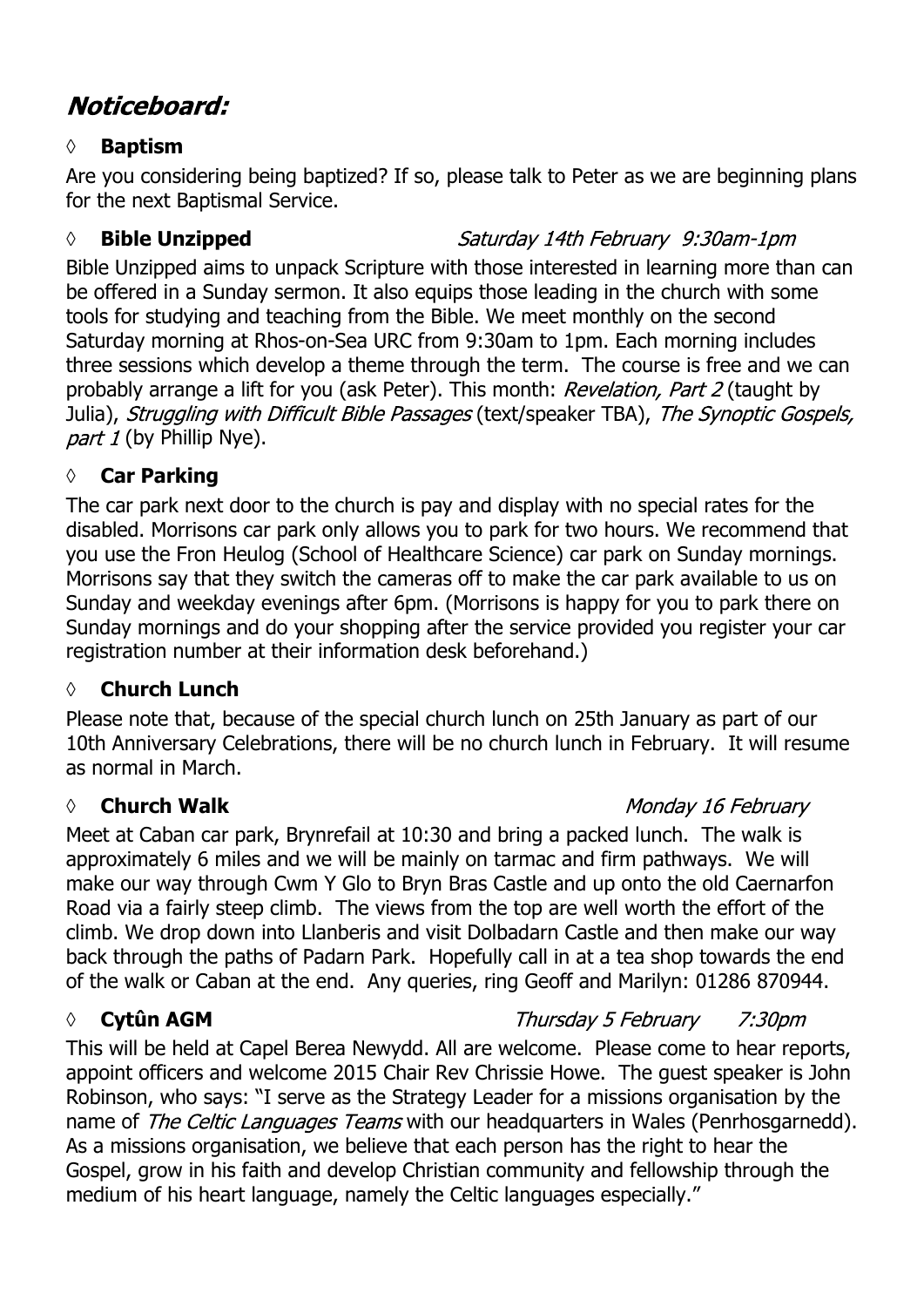#### **◊ Free TV**

Sony Wega Trinitron, wide-screen, 27" (it's an old-style TV, so the depth is 20"). In perfect working condition. Comes with Sony remote control, Freeview box and controller. Free to a good home. Please contact Roger Borlace (rborlace@hotmail.com; 01248 713146) for details.

#### **◊ Getting your prayer life into gear**

We believe in prayer and encourage people to pray. You can send prayer request to our electronic diary via office@penrallt.org (there are also prayer cards in the church porch that you can fill in). Better still, you can receive the prayer diary straight to your inbox every Monday by emailing the office now and requesting to be put on the list. And for more immediate sharing and response in prayer why not search on Facebook for Penrallt Prayer Point and send a request to join our group dedicated to prayer (NB if your request to join the group is not granted, please contact the church office as we may have been unable to identify you; the group is only open to people with a definite connection to Penrallt).

#### **◊ Homeless in Bangor**

The church's policy is not to give money directly to the homeless in Upper Bangor. You will find brown envelopes in the porch for a gift that will buy meal vouchers which are distributed to the homeless by the Cathedral. So far Penrallt has contributed about £6,000 to this scheme.

#### *◊* **Men's Prayer Meeting**

Wednesday 4 February

10:30am

Time spent in prayer will be followed by coffee in Options. All are welcome to join us.

#### *◊* **Pastoral Care Course**

Tuesday evenings in February from 7-9pm

Open to all, including students. And it's free! God wants us all to care for each other pastorally. We are running a short course on Tuesday evenings in February aimed at helping us improve our pastoral skills. It is organized by the Pastoral Care Team (see "Pastoral Help", below) and the various facilitators are all members of Penrallt. The course is called *What Could I Say: Finding the Right Words* and offers a guided discussion on the best words to use when reaching out to people and offering pastoral help.

| Tuesday 3rd Feb: Addiction (led by Huw Harries and Helen)                                                  |
|------------------------------------------------------------------------------------------------------------|
| Tuesday 10 <sup>th</sup> Feb: <i>Singleness</i> (led by Magnus) and <i>Homosexuality</i> (led by Peter)    |
| Tuesday 17 <sup>th</sup> Feb: <i>Prejudice</i> (led by Pat Borlace) and <i>Loss of Faith</i> (led by Dave) |
| Tuesday 24 <sup>th</sup> Feb: <i>Self Esteem</i> (led by Geoff Moore and Adrienne) and                     |
| Stress and Anxiety (led by Judy)                                                                           |

### **◊ Pastoral Help**

If you have pastoral concerns please contact Peter or else one of the other members of the Pastoral Care team:

| Pat Borlace 713146  | Adrienne Ferrada     | Geoff Moore 410582  |
|---------------------|----------------------|---------------------|
| Dave O'Brien 671848 | Judy Stammers 364394 | Helen Thomas 600174 |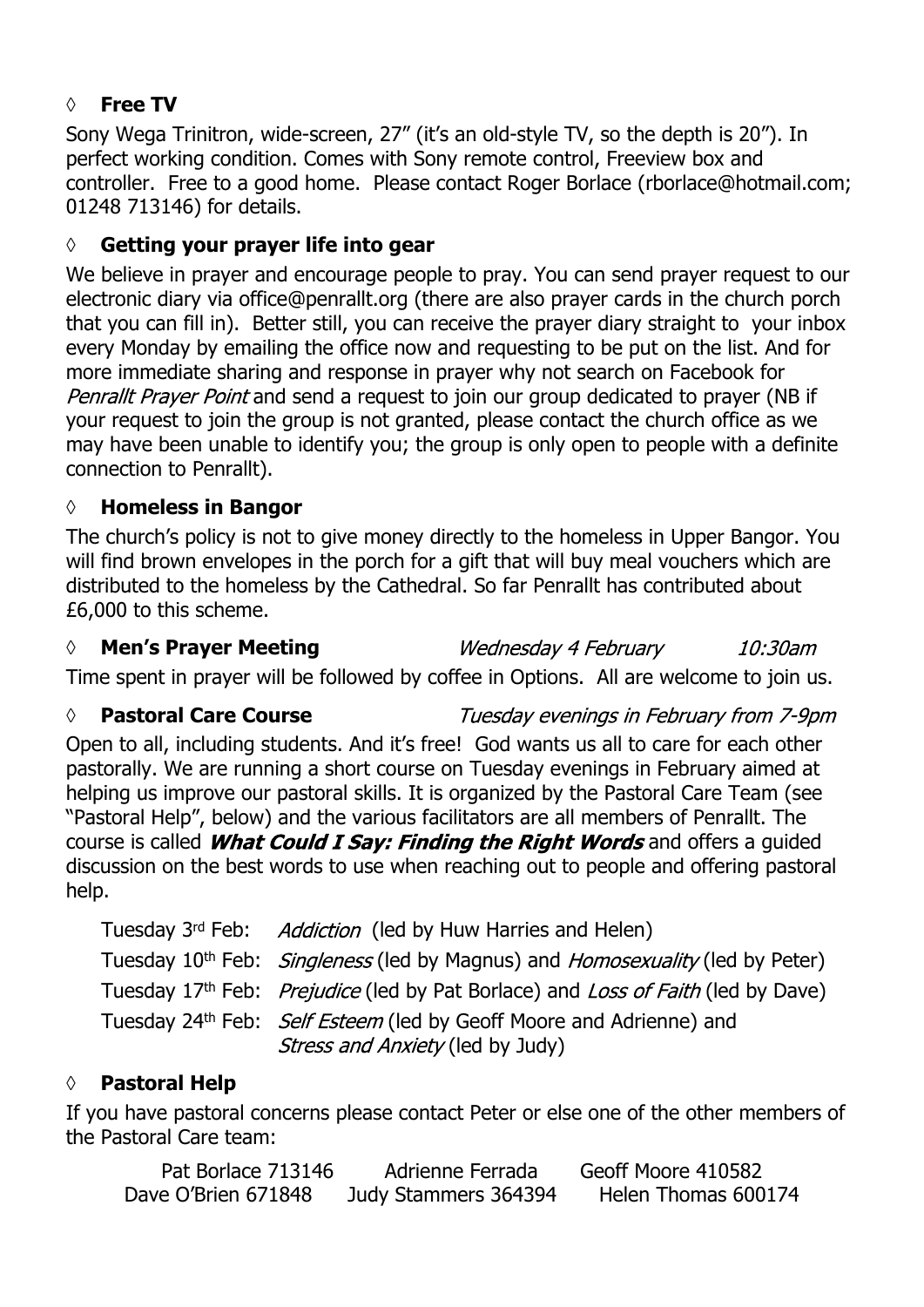#### **◊ The Prayer Room…**

…is open before and after the service for quiet prayer. Penrallt is a place of prayer, so make use of this sacred space.

#### **◊ Sunday Afternoon Services**

We have resumed visiting residential homes in the area once a month on a Sunday afternoon. We are alternating between Haulfre (in Llangoed, on Anglesey, starting at 2:15pm) and Plas Garnedd (in Llanberis, starting at 2:45pm), usually on the second Sunday. Please see weekly news sheets for confirmation. In February we are due to visit Plas Garnedd on Sunday 8th.

### **◊ Urgent Job Vacancies in Penrallt**

If you are a Church Member would you please consider offering yourself for one of these two posts, currently vacant.

**Cytûn Representative:** Cytûn is the Churches Together organization in Bangor. Increasingly we are working with the other churches in our city and it is vital to have a representative on the Cytûn committee.

You will represent Penrallt in the meetings (about six a year) and report to the church. You will be involved in events like the Week of Prayer for Christian Unity, the Good Friday Walk of Witness and the Easter Sunday service on Roman Camp. Penrallt is an enthusiastic supporter of Cytûn so expect plenty of support.

**Health and Safety Officer:** Penrallt has adopted a Health and Safety Policy but it needs to be implemented. Please be the one who ensures that the users of our building stay safe by our having a robust scheme in place.

We are not aware of any major problems at the moment, but the Policy does need to be fully implemented in certain areas.

## **From the church office:**

It is good to see Penrallt people working together to make the 10th Anniversary Celebrations a real success. As we go to press, the weekend has not yet happened but we thank you in advance for all your hard work!

**Deadline for next month's newsletter:** Sunday 15 February. Please send information to Magnus (office@penrallt.org; 01248 353355) All notices should be submitted in writing (preferably by email) as early as possible.